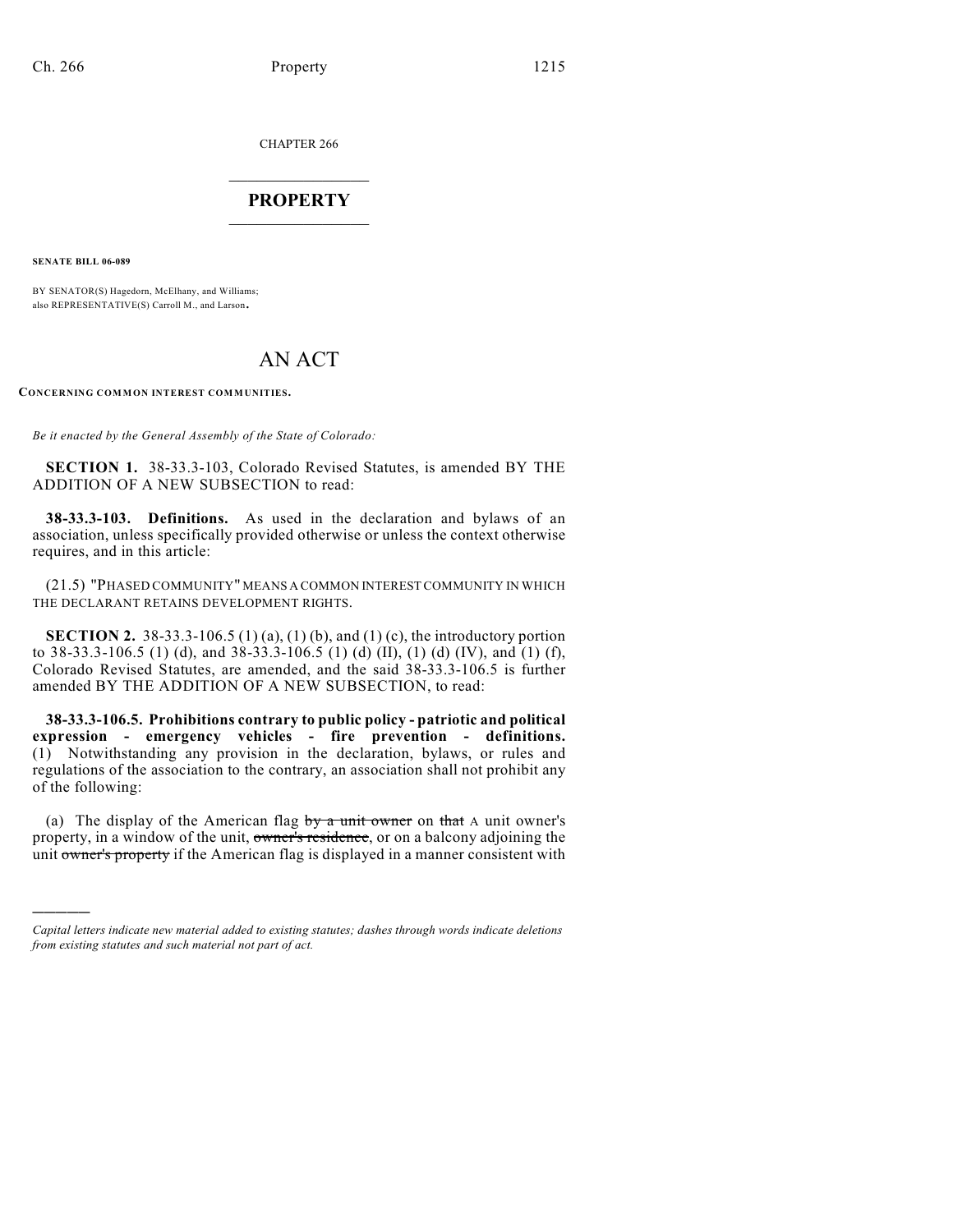the federal flag code, P.L. 94-344; 90 stat. 810; 4 U.S.C. SECS. 4 to 10. The association may adopt reasonable rules regarding the placement and manner of display of the American flag. The association rules may regulate the location and size of flags and flagpoles, but shall not prohibit the installation of a flag or flagpole.

(b) The display  $\frac{b}{x}$  a unit owner of a service flag bearing a star denoting the service of the OWNER OR OCCUPANT OF THE unit, owner or OF a member of the unit owner's OR OCCUPANT'S immediate family, in the active or reserve military service of the United States during a time of war or armed conflict, on the inside of a window or door of the unit. owner's residence. The association may adopt reasonable rules regarding the size and manner of display of service flags; except that the maximum dimensions allowed shall be not less than nine inches by sixteen inches.

(c) (I) The display of a political sign by THE OWNER OR OCCUPANT OF a unit owner on that unit owner's property WITHIN THE BOUNDARIES OF THE UNIT or in a window of the unit; owner's residence; except that:

(A) An association may prohibit the display of political signs earlier than forty-five days before the day of an election and later than seven days after an election day; AND

(B) An association may regulate the size and number of political signs that may be placed on a unit owner's property if the association's regulation is no more restrictive than any applicable city, town, or county ordinance that regulates the size and number of political signs on residential property. If the city, town, or county in which the property is located does not regulate the size and number of political signs on residential property IN ACCORDANCE WITH SUBPARAGRAPH (II) OF THIS PARAGRAPH (c).

(II) The association shall permit at least one political sign per political office or ballot issue that is contested in a pending election. with The maximum dimensions of EACH SIGN MAY BE LIMITED TO THE LESSER OF THE FOLLOWING:

(A) THE MAXIMUM SIZE ALLOWED BY ANY APPLICABLE CITY, TOWN, OR COUNTY ORDINANCE THAT REGULATES THE SIZE OF POLITICAL SIGNS ON RESIDENTIAL PROPERTY; OR

(B) Thirty-six inches by forty-eight inches. on a unit owner's property.

(II) (III) As used in this paragraph (c), "political sign" means a sign that carries a message intended to influence the outcome of an election, including supporting or opposing the election of a candidate, the recall of a public official, or the passage of a ballot issue.

(d) The parking of a motor vehicle by THE OCCUPANT OF a unit owner on a street, driveway, or guest parking area in the common interest community if the vehicle is required to be available at designated periods at the unit owner's SUCH OCCUPANT'S residence as a condition of the unit owner's OCCUPANT'S employment and all of the following criteria are met: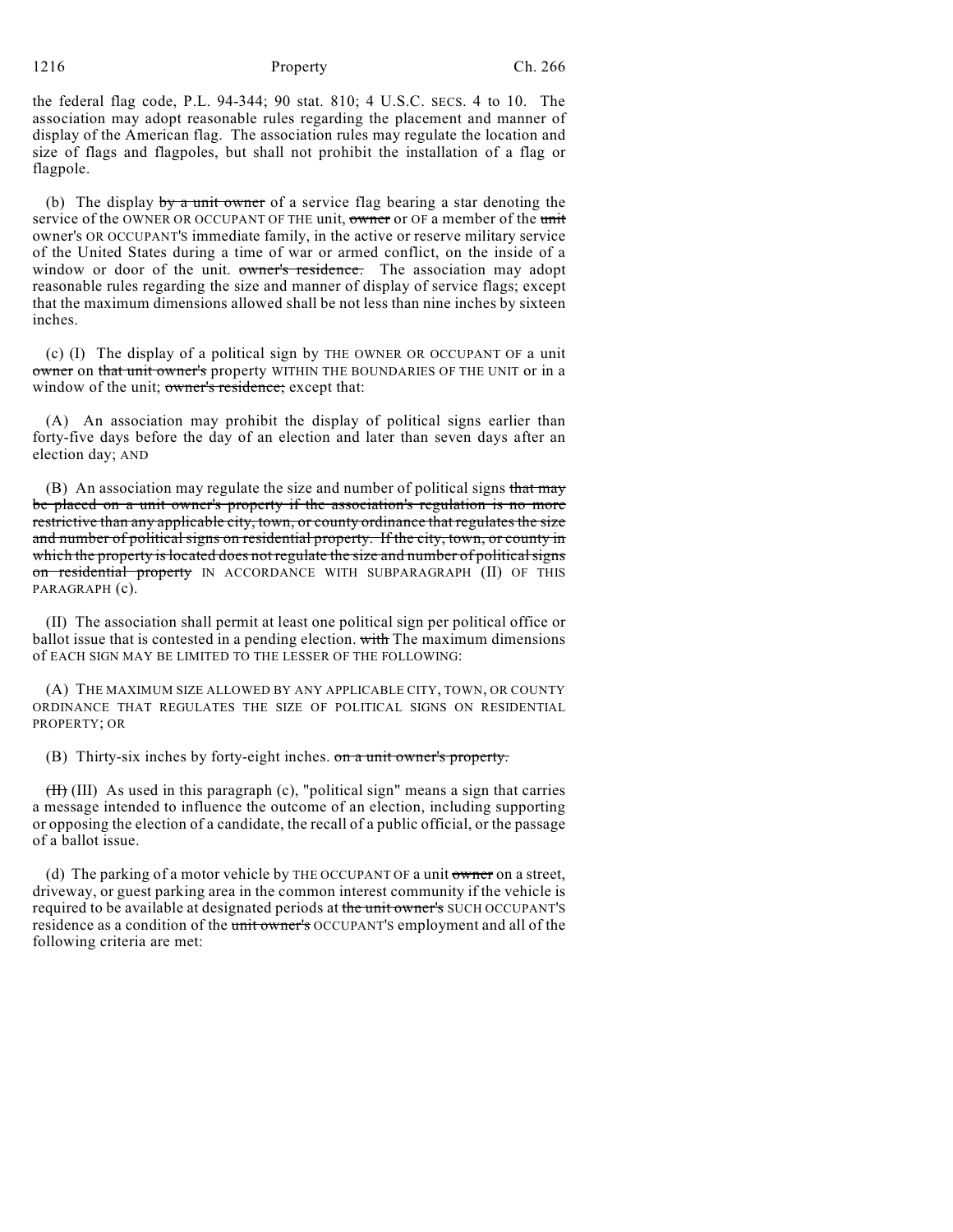## Ch. 266 **Property** 1217

(II) The unit owner OCCUPANT is a bona fide member of a volunteer fire department or is employed by an emergency service provider, as defined in section 29-11-101 (1.6), C.R.S. A PRIMARY PROVIDER OF EMERGENCY FIRE FIGHTING, LAW ENFORCEMENT, AMBULANCE, OR EMERGENCY MEDICAL SERVICES;

(IV) Parking of the vehicle can be accomplished without obstructing emergency access or interfering with the reasonable needs of other unit owners OR OCCUPANTS to use streets, and driveways, AND GUEST PARKING SPACES within the common interest community.

(f)  $(H)$  The replacement by a unit owner of cedar shakes or other flammable roofing materials with nonflammable roofing materials for fire prevention or fire suppression purposes.

(II) The declaration or bylaws may specify reasonable standards for the color, appearance, and general type of nonflammable roofing materials that are used to replace flammable roofing materials, but may not require the use of nonflammable materials that exceed the replacement cost of the flammable materials for which they are being substituted.

(2) NOTWITHSTANDING ANY PROVISION IN THE DECLARATION, BYLAWS, OR RULES AND REGULATIONS OF THE ASSOCIATION TO THE CONTRARY, AN ASSOCIATION SHALL NOT REQUIRE THE USE OF CEDAR SHAKES OR OTHER FLAMMABLE ROOFING MATERIALS.

**SECTION 3.** 38-33.3-117 (1) (g), (1.5) (a), and (1.5) (e), Colorado Revised Statutes, are amended to read:

**38-33.3-117. Applicability to preexisting common interest communities.** (1) Except as provided in section 38-33.3-119, the following sections shall apply to all common interest communities created within this state before July 1, 1992, with respect to events and circumstances occurring on or after July 1, 1992:

(g) 38-33.3-122 and 38-33.3-123;  $\left(\frac{2}{7}\right)$ ;

(1.5) Except as provided in section 38-33.3-119, the following sections shall apply to all common interest communities created within this state before July 1, 1992, with respect to events and circumstances occurring on or after January 1, 2006:

(a)  $38-33.3-123$  (1);

(e)  $38-33.3-223$ ;

**SECTION 4.** 38-33.3-123 (1) (c), Colorado Revised Statutes, is amended to read:

**38-33.3-123. Enforcement - limitation.** (1) (c) For each claim or defense, including but not limited to counterclaims, cross-claims, and third-party claims, and except as otherwise provided in paragraph  $(d)$  of this subsection  $(1)$ , In any legal proceeding CIVIL ACTION to enforce or defend the provisions of this article or of the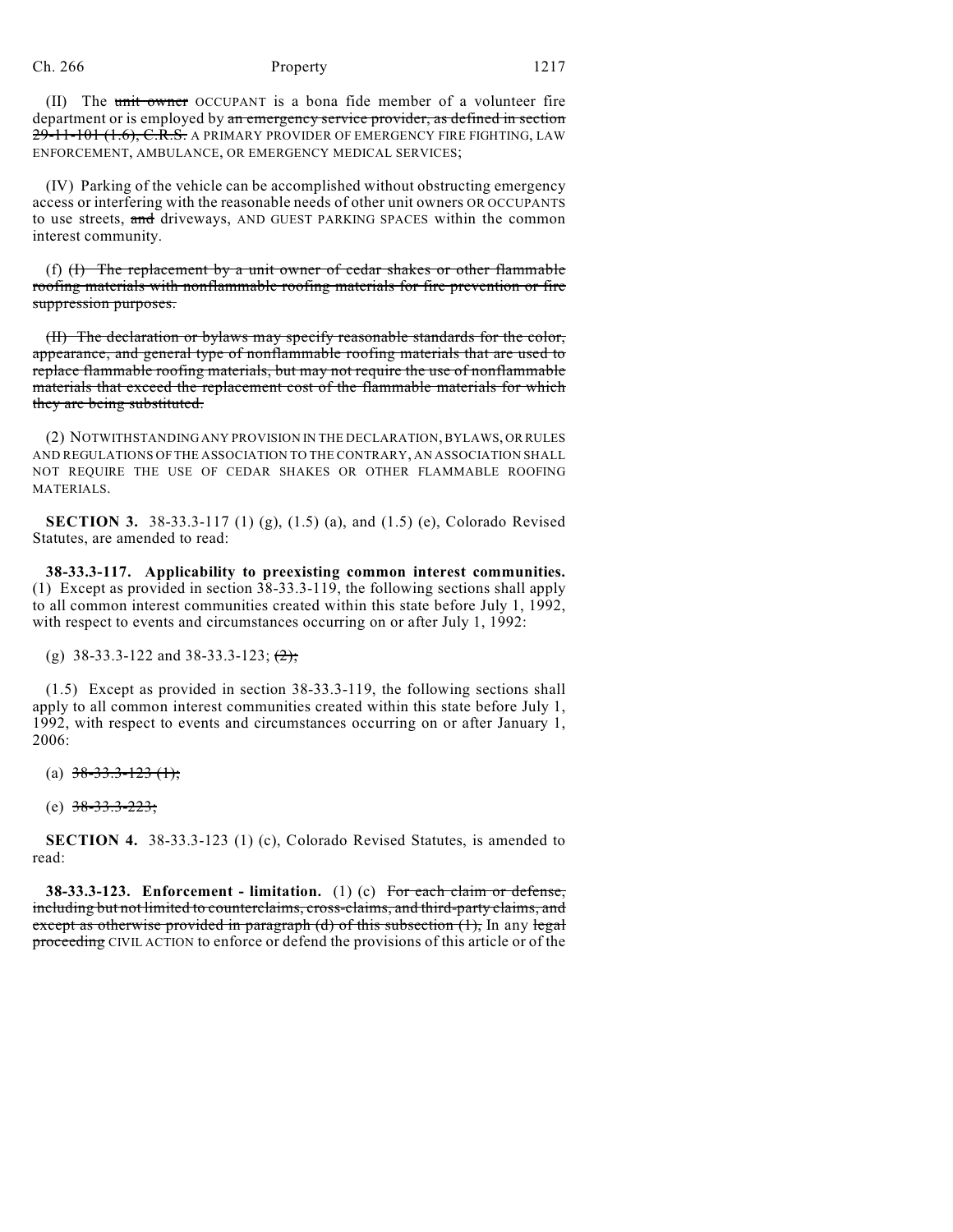declaration, bylaws, articles, or rules and regulations, the court shall award to the party prevailing on such claim the prevailing party's reasonable collection costs and attorney fees, and costs, incurred in asserting or defending the claim AND COSTS OF COLLECTION TO THE PREVAILING PARTY.

**SECTION 5.** 38-33.3-124 (1), Colorado Revised Statutes, is amended to read:

**38-33.3-124. Legislative declaration - alternative dispute resolution encouraged - policy statement required.** (1) (a) The general assembly finds and declares that the cost, complexity, and delay inherent in court proceedings make litigation a particularly inefficient means of resolving neighborhood disputes. Therefore, common interest communities are encouraged to adopt protocols that make use of mediation or arbitration as alternatives to, or preconditions upon, the filing of a complaint between a unit owner and association in situations that do not involve an imminent threat to the peace, health, or safety of the community.

(b) ON OR BEFORE JANUARY 1, 2007, EACH ASSOCIATION SHALL ADOPT A WRITTEN POLICY SETTING FORTH ITS PROCEDURE FOR ADDRESSING DISPUTES ARISING BETWEEN THE ASSOCIATION AND UNIT OWNERS. THE ASSOCIATION SHALL MAKE A COPY OF THIS POLICY AVAILABLE TO UNIT OWNERS UPON REQUEST.

**SECTION 6.** 38-33.3-209.4 (1) and (2) (e), Colorado Revised Statutes, are amended to read:

**38-33.3-209.4. Public disclosures required - identity of association - agent manager - contact information.** (1) The association shall provide to all unit owners, at least once per year, a written notice stating WITHIN NINETY DAYS AFTER ASSUMING CONTROL FROM THE DECLARANT PURSUANT TO SECTION 38-33.3-303 (5), THE ASSOCIATION SHALL MAKE THE FOLLOWING INFORMATION AVAILABLE TO UNIT OWNERS UPON REASONABLE NOTICE IN ACCORDANCE WITH SUBSECTION (3) OF THIS SECTION. IN ADDITION, IF THE ASSOCIATION'S ADDRESS, DESIGNATED AGENT, OR MANAGEMENT COMPANY CHANGES, THE ASSOCIATION SHALL MAKE UPDATED INFORMATION AVAILABLE WITHIN NINETY DAYS AFTER THE CHANGE:

(a) The name of the association;

(b) The name of the association's designated agent or management company, if any; and

(c) A valid physical address and telephone number for both the association and the designated agent or management company, if any;

(d) The notice shall also include The name of the common interest community;

(e) The initial date of recording of the declaration; and

(f) The reception number or book and page for the main document that constitutes the declaration. If the association's address, designated agent, or management company changes, the association shall provide all unit owners with an amended notice within ninety days after the change.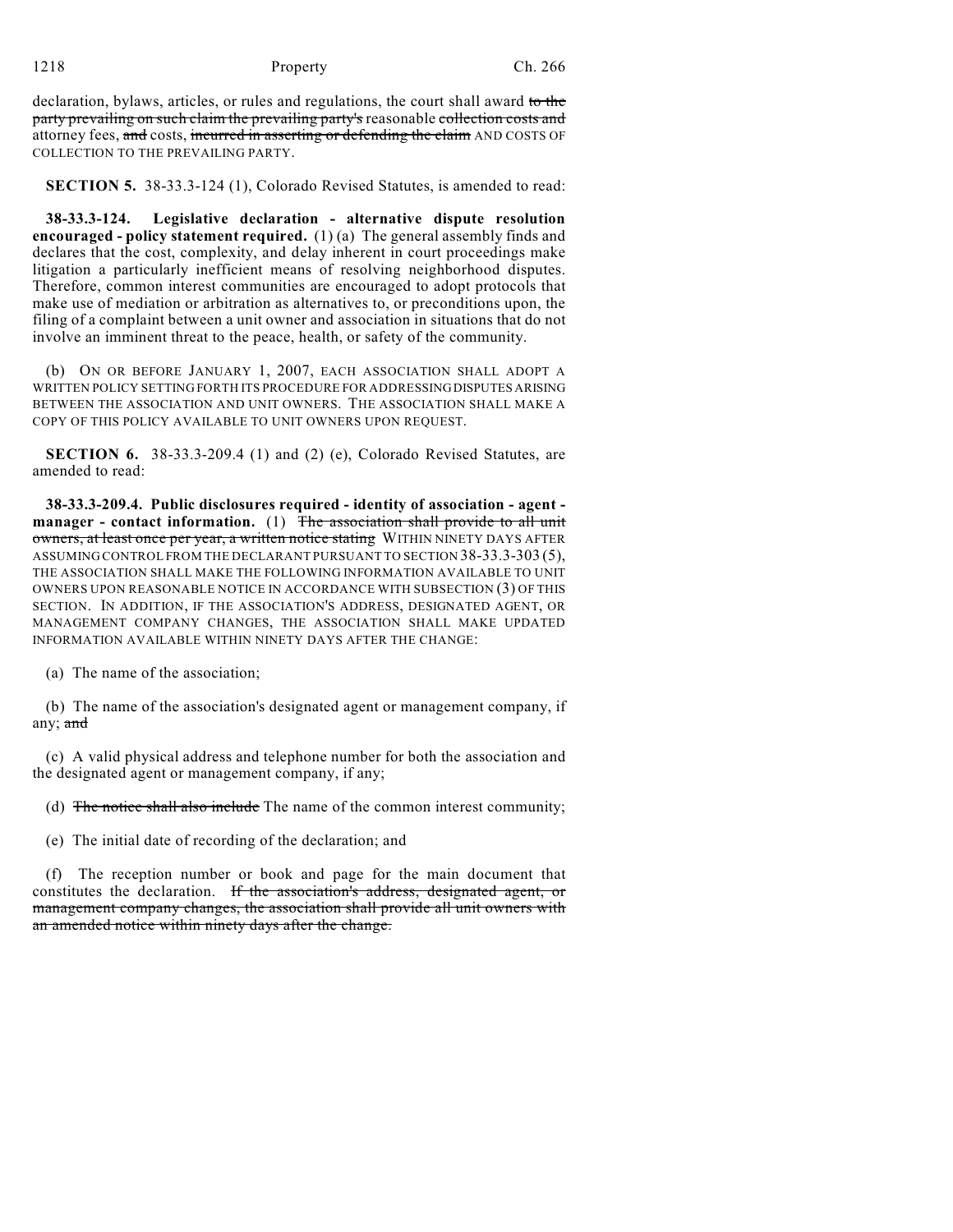### Ch. 266 Property 1219

(2) Within ninety days after assuming control from the declarant pursuant to section 38-33.3-303 (5), and within ninety days after the end of each fiscal year thereafter, the association shall make the following information available to unit owners upon reasonable notice in accordance with subsection (3) of this section:

(e) The results of any ITS MOST RECENT AVAILABLE financial audit or review; for the fiscal year immediately preceding the current annual disclosure;

**SECTION 7.** 38-33.3-209.5 (1) (a), (1) (b) (VI), and (1) (b) (VII), Colorado Revised Statutes, are amended, and the said 38-33.3-209.5 (1) (b) is further amended BY THE ADDITION OF A NEW SUBPARAGRAPH, to read:

**38-33.3-209.5. Responsible governance policies.** (1) To promote responsible governance, associations shall:

(a) Maintain ACCURATE AND COMPLETE accounting records; using generally accepted accounting principles and

(b) Adopt policies, procedures, and rules and regulations concerning:

(VI) Investment of reserve funds; and

(VII) Procedures for the adoption and amendment of policies, procedures, and rules; AND

(VIII) PROCEDURES FOR ADDRESSING DISPUTES ARISING BETWEEN THE ASSOCIATION AND UNIT OWNERS.

**SECTION 8.** 38-33.3-217 (1) and (4), Colorado Revised Statutes, are amended to read:

**38-33.3-217.** Amendment of declaration. (1) (a) (I) Except in cases of amendments that may be executed by a declarant under section 38-33.3-205 (4) and (5), 38-33.3-208 (3), 38-33.3-209 (6), 38-33.3-210, or 38-33.3-222, by an association under section 38-33.3-107, 38-33.3-206 (4), 38-33.3-208 (2), 38-33.3-212, 38-33.3-213, or 38-33.3-218 (11) and (12), or by the district court for any county that includes all or any portion of a common interest community under subsection  $(7)$  of this section, and except as limited by subsection  $(4)$  of this section, AS OTHERWISE PROVIDED IN SUBPARAGRAPHS (II) AND (III) OF THIS PARAGRAPH (a), the declaration, including the plats and maps, may be amended only by the affirmative vote or agreement of unit owners of units to which more than fifty percent of the votes in the association are allocated or any larger percentage, not to exceed sixty-seven percent, that the declaration specifies. Any provision in the declaration that purports to specify a percentage larger than sixty-seven percent is hereby declared void as contrary to public policy, and until amended, such provision shall be deemed to specify a percentage of sixty-seven percent. The declaration may specify a smaller percentage than a simple majority only if all of the units are restricted exclusively to nonresidential use. NOTHING IN THIS PARAGRAPH (a) SHALL BE CONSTRUED TO PROHIBIT THE ASSOCIATION FROM SEEKING A COURT ORDER, IN ACCORDANCE WITH SUBSECTION (7) OF THIS SECTION, TO REDUCE THE REQUIRED PERCENTAGE TO LESS THAN SIXTY-SEVEN PERCENT.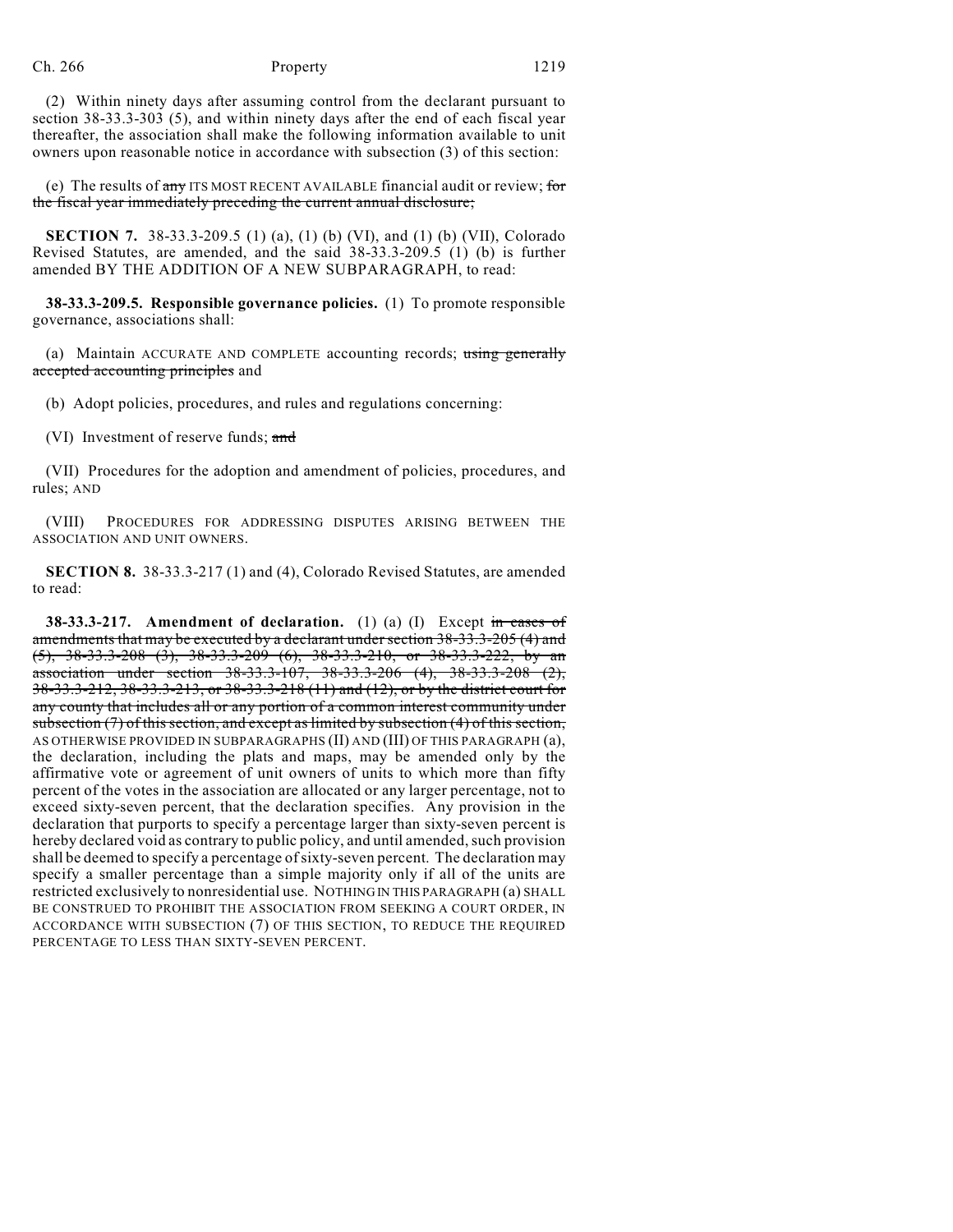(II) IF THE DECLARATION PROVIDES FOR AN INITIAL PERIOD OF APPLICABILITY TO BE FOLLOWED BY AUTOMATIC EXTENSION PERIODS, THE DECLARATION MAY BE AMENDED AT ANY TIME IN ACCORDANCE WITH SUBPARAGRAPH (I) OF THIS PARAGRAPH (a).

(III) THIS PARAGRAPH (a) SHALL NOT APPLY:

(A) TO THE EXTENT THAT ITS APPLICATION IS LIMITED BY SUBSECTION (4) OF THIS SECTION;

(B) TO AMENDMENTS EXECUTED BY A DECLARANT UNDER SECTION 38-33.3-205 (4) AND (5), 38-33.3-208 (3), 38-33.3-209 (6), 38-33.3-210, OR 38-33.3-222;

(C) TO AMENDMENTS EXECUTED BY AN ASSOCIATION UNDER SECTION 38-33.3-107, 38-33.3-206 (4), 38-33.3-208 (2), 38-33.3-212, 38-33.3-213, OR 38-33.3-218 (11) AND (12);

(D) TO AMENDMENTS EXECUTED BY THE DISTRICT COURT FOR ANY COUNTY THAT INCLUDES ALL OR ANY PORTION OF A COMMON INTEREST COMMUNITY UNDER SUBSECTION (7) OF THIS SECTION; OR

(E) TO AMENDMENTS THAT AFFECT PHASED COMMUNITIES OR DECLARANT-CONTROLLED COMMUNITIES.

(b) (I) If the declaration requires first mortgagees to approve or consent to amendments, BUT DOES NOT SET FORTH A PROCEDURE FOR REGISTRATION OR NOTIFICATION OF FIRST MORTGAGEES, the association shall MAY:

(A) Send a dated, written notice and a copy of any proposed amendment by certified mail to each first mortgagee at its most recent address as shown on the recorded deed of trust or recorded assignment thereof; AND

(B) In addition, the association shall Cause the dated notice, together with information on how to obtain a copy of the proposed amendment, to be printed in full at least twice, on separate occasions at least one week apart, in a newspaper of general circulation in the county in which the common interest community is located.

(II) A first mortgagee that does not deliver to the association a negative response within sixty days after the date of the notice SPECIFIED IN SUBPARAGRAPH (I) OF THIS PARAGRAPH (b) shall be deemed to have approved the proposed amendment.

(III) THE NOTIFICATION PROCEDURE SET FORTH IN THIS PARAGRAPH (b) IS NOT MANDATORY. IF THE CONSENT OF FIRST MORTGAGEES IS OBTAINED WITHOUT RESORT TO THIS PARAGRAPH (b), AND OTHERWISE IN ACCORDANCE WITH THE DECLARATION, THE NOTICE TO FIRST MORTGAGEES SHALL BE CONSIDERED SUFFICIENT.

(4) (a) Except to the extent expressly permitted or required by other provisions of this article, no amendment may create or increase special declarant rights, increase the number of units, or change the boundaries of any unit or the allocated interests of a unit in the absence of a vote or agreement of unit owners of units to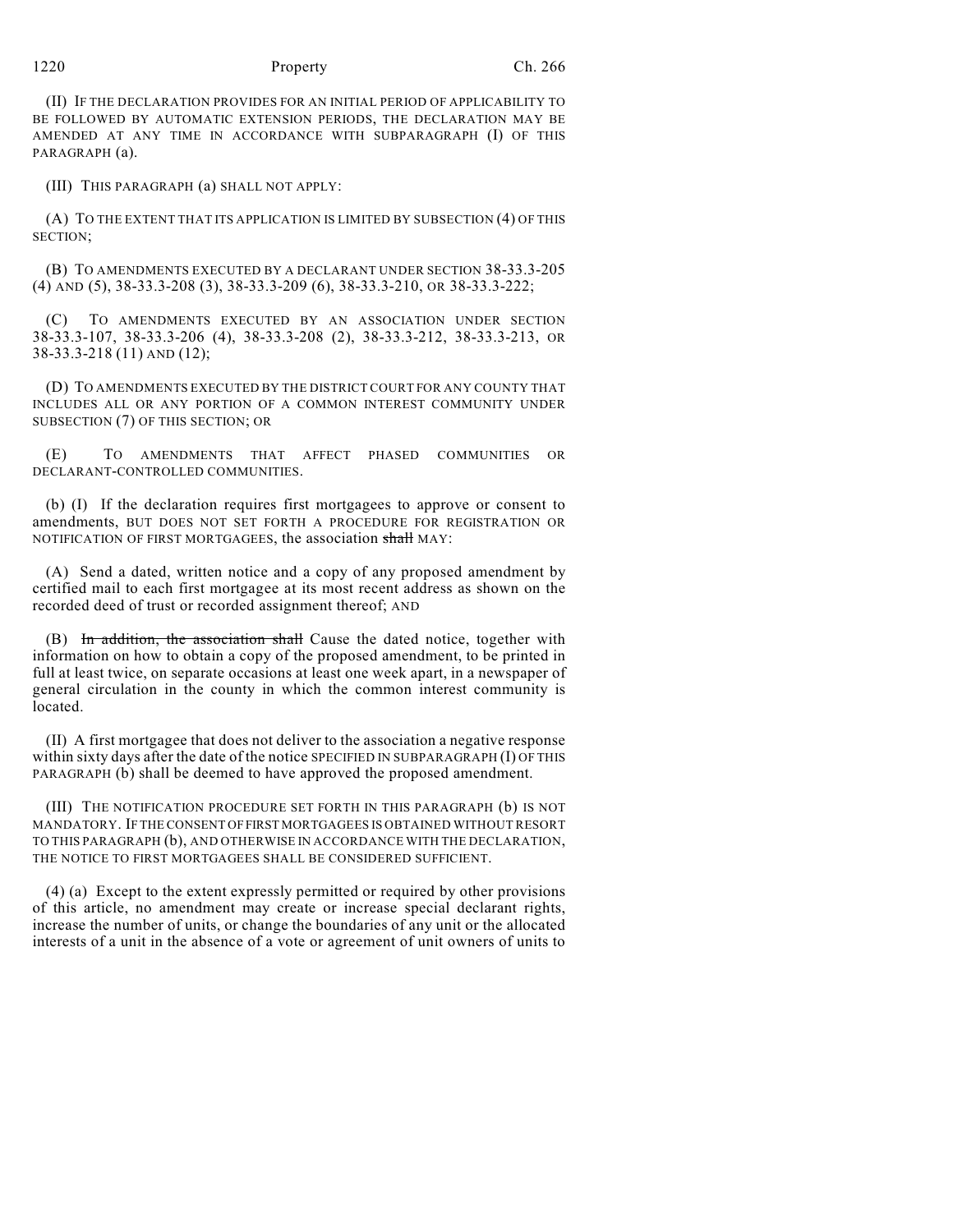## Ch. 266 Property 1221

which at least sixty-seven percent of the votes in the association, including sixty-seven percent of the votes allocated to units not owned by a declarant, are allocated or any larger percentage the declaration specifies. The declaration may specify a smaller percentage only if all of the units are restricted exclusively to nonresidential use.

(b) THE SIXTY-SEVEN-PERCENT MAXIMUM PERCENTAGE STATED IN PARAGRAPH (a) OF SUBSECTION (1) OF THIS SECTION SHALL NOT APPLY TO ANY COMMON INTEREST COMMUNITY IN WHICH ONE UNIT OWNER, BY VIRTUE OF THE DECLARATION, BYLAWS, OR OTHER GOVERNING DOCUMENTS OF THE ASSOCIATION, IS ALLOCATED SIXTY-SEVEN PERCENT OR MORE OF THE VOTES IN THE ASSOCIATION.

**SECTION 9.** 38-33.3-303 (2) and (4) (b), Colorado Revised Statutes, are amended, and the said 38-33.3-303 is further amended BY THE ADDITION OF A NEW SUBSECTION, to read:

**38-33.3-303. Executive board members and officers - powers and duties audit.** (2) EXCEPT AS OTHERWISE PROVIDED IN SUBSECTION (2.5) OF THIS SECTION:

(a) If appointed by the declarant, in the performance of their duties, the officers and members of the executive board are required to exercise the care required of fiduciaries of the unit owners.

(b) If not appointed by the declarant, no member of the executive board and no officer shall be liable for actions taken or omissions made in the performance of such member's duties except for wanton and willful acts or omissions.

(2.5) WITH REGARD TO THE INVESTMENT OF RESERVE FUNDS OF THE ASSOCIATION, THE OFFICERS AND MEMBERS OF THE EXECUTIVE BOARD SHALL BE SUBJECT TO THE STANDARDS SET FORTH IN SECTION 7-128-401, C.R.S.; EXCEPT THAT, AS USED IN THAT SECTION:

(a) "CORPORATION" OR "NONPROFIT CORPORATION" MEANS THE ASSOCIATION.

(b) "DIRECTOR" MEANS A MEMBER OF THE ASSOCIATION'S EXECUTIVE BOARD.

(c) "OFFICER" MEANS ANY PERSON DESIGNATED AS AN OFFICER OF THE ASSOCIATION AND ANY PERSON TO WHOM THE EXECUTIVE BOARD DELEGATES RESPONSIBILITIES UNDER THIS ARTICLE, INCLUDING, WITHOUT LIMITATION, A MANAGING AGENT, ATTORNEY, OR ACCOUNTANT EMPLOYED BY THE EXECUTIVE BOARD.

(4) (b) (I) AT THE DISCRETION OF THE EXECUTIVE BOARD OR UPON REQUEST PURSUANT TO SUBPARAGRAPH (II) OR (III) OF THIS PARAGRAPH (b) AS APPLICABLE, the books and records of the association shall be subject to an audit, using generally accepted auditing standards, or a review, using statements on standards for accounting and review services, at least once every two years by a AN INDEPENDENT AND QUALIFIED person selected by the executive board. Such person need not be a certified public accountant except in the case of an audit. A PERSON SELECTED TO CONDUCT A REVIEW SHALL HAVE AT LEAST A BASIC UNDERSTANDING OF THE PRINCIPLES OF ACCOUNTING AS A RESULT OF PRIOR BUSINESS EXPERIENCE,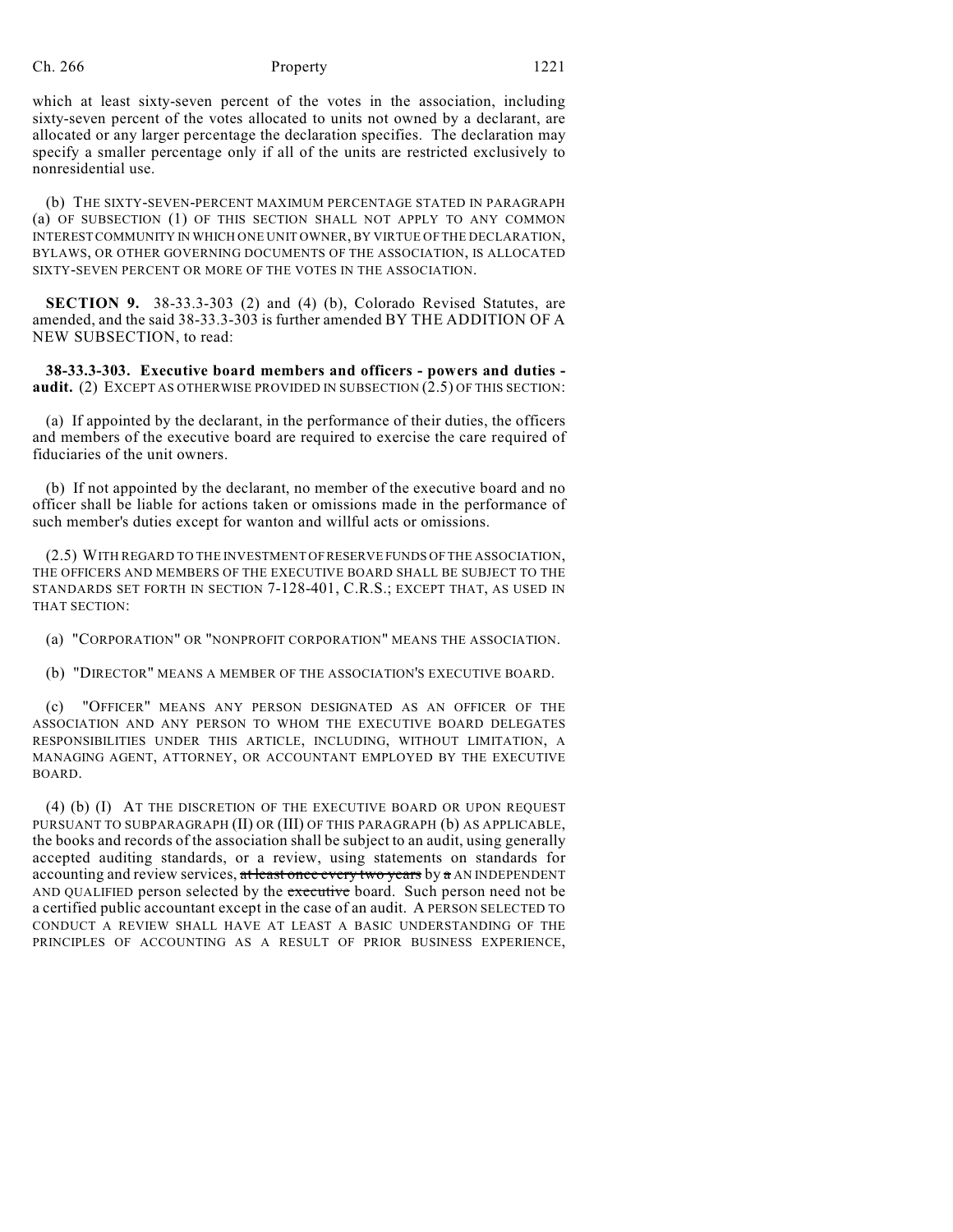EDUCATION ABOVE THE HIGH SCHOOL LEVEL, OR BONA FIDE HOME STUDY. THE AUDIT OR REVIEW REPORT SHALL COVER THE ASSOCIATION'S FINANCIAL STATEMENTS, WHICH SHALL BE PREPARED USING GENERALLY ACCEPTED ACCOUNTING PRINCIPLES OR THE CASH OR TAX BASIS OF ACCOUNTING.

(II) An audit shall be required under this paragraph (b) only when both of the following conditions are met:

(A) The association has annual revenues or expenditures of at least two hundred fifty thousand dollars; and

(B) An audit is requested by the owners of at least one-third of the units represented by the association.

(III) A REVIEW SHALL BE REQUIRED UNDER THIS PARAGRAPH (b) ONLY WHEN REQUESTED BY THE OWNERS OF AT LEAST ONE-THIRD OF THE UNITS REPRESENTED BY THE ASSOCIATION.

(III) (IV) Copies of an audit or review under this paragraph (b) shall be made available upon request to any unit owner beginning no later than thirty days after its completion.

 $(HV)$  (V) Notwithstanding section 38-33.3-117 (1.5) (h), this paragraph (b) shall not apply to an association that includes time-share units, as defined in section 38-33-110 (7).

**SECTION 10.** 38-33.3-308 (1), (2.5) (a), and (2.5) (b), Colorado Revised Statutes, are amended to read:

**38-33.3-308. Meetings.** (1) Meetings of the unit owners, as the members of the association, shall be held at least once each year. Special meetings of the unit owners may be called by the president, by a majority of the executive board, or by unit owners having twenty percent, or any lower percentage specified in the bylaws, of the votes in the association. Not less than ten nor more than fifty days in advance of any meeting of the unit owners, the secretary or other officer specified in the bylaws shall cause notice to be hand delivered or sent prepaid by United States mail to the mailing address of each unit or to any other mailing address designated in writing by the unit owner. The notice of any meeting OF THE UNIT OWNERS shall be physically posted in a conspicuous place, to the extent that such posting is feasible and practicable, in addition to any electronic posting or electronic mail notices that may be given pursuant to paragraph (b) of subsection (2) of this section. The notice shall state the time and place of the meeting and the items on the agenda, including the general nature of any proposed amendment to the declaration or bylaws, any budget changes, and any proposal to remove an officer or member of the executive board.

(2.5) (a) Notwithstanding any provision in the declaration, bylaws, or other documents to the contrary, all meetings of the association and board of directors are open to every unit owner of the association, or to any person designated by a unit owner in writing as the unit owner's representative. and all unit owners or designated representatives so desiring shall be permitted to attend, listen, and speak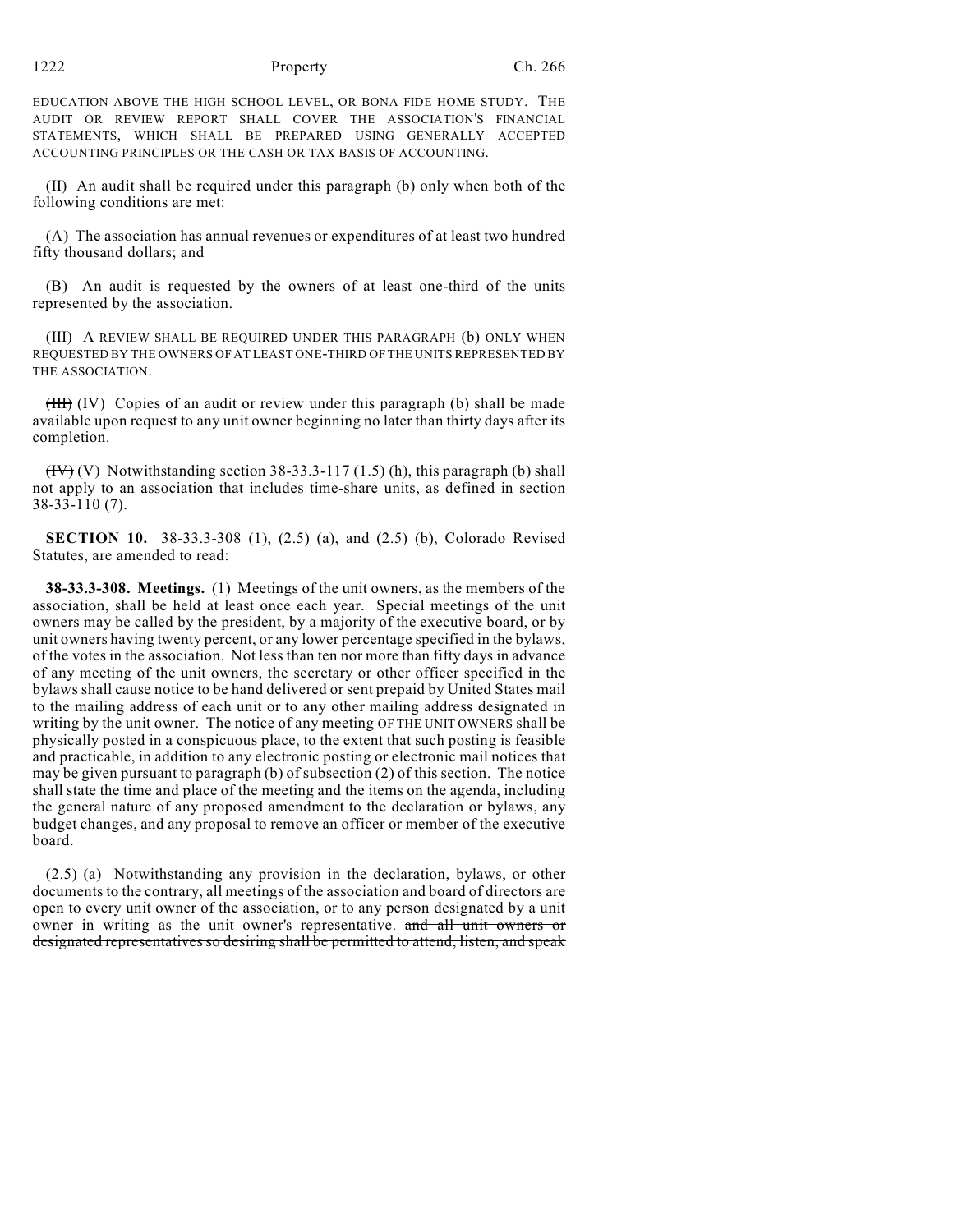at an appropriate time during the deliberations and proceedings; except that, for regular and special meetings of the board, unit owners who are not board members may not participate in any deliberation or discussion unless expressly so authorized by a vote of the majority of a quorum of the board.

(b) AT AN APPROPRIATE TIME DETERMINED BY THE BOARD, BUT BEFORE THE BOARD VOTES ON AN ISSUE UNDER DISCUSSION, UNIT OWNERS OR THEIR DESIGNATED REPRESENTATIVES SHALL BE PERMITTED TO SPEAK REGARDING THAT ISSUE. The board may place reasonable time restrictions on those persons speaking during the meeting. but shall permit a unit owner or a unit owner's designated representative to speak before the board takes formal action on an item under discussion, in addition to any other opportunities to speak. If MORE THAN ONE PERSON DESIRES TO ADDRESS AN ISSUE AND THERE ARE OPPOSING VIEWS, the board shall provide for a reasonable number of persons to speak on each side of an THE issue.

**SECTION 11.** 38-33.3-310 (1) (b) (I), Colorado Revised Statutes, is amended to read:

**38-33.3-310. Voting - proxies.** (1) (b) (I) (A) Votes for CONTESTED positions on the executive board shall be taken by secret ballot. and, THIS SUB-SUBPARAGRAPH (A) SHALL NOT APPLY TO AN ASSOCIATION WHOSE GOVERNING DOCUMENTS PROVIDE FOR ELECTION OF POSITIONS ON THE EXECUTIVE BOARD BY DELEGATES ON BEHALF OF THE UNIT OWNERS.

(B) AT THE DISCRETION OF THE BOARD OR upon the request of one or more TWENTY PERCENT OF THE unit owners WHO ARE PRESENT AT THE MEETING OR REPRESENTED BY PROXY, IF A QUORUM HAS BEEN ACHIEVED, a vote on any other matter affecting the common interest community on which all unit owners are entitled to vote shall be by secret ballot.

(C) Ballots shall be counted by a neutral third party or by a unit owner who is not a candidate, who attends the meeting at which the vote is held, and who is selected at random from a pool of two or more such unit owners COMMITTEE OF VOLUNTEERS. SUCH VOLUNTEERS SHALL BE UNIT OWNERS WHO ARE SELECTED OR APPOINTED AT AN OPEN MEETING, IN A FAIR MANNER, BY THE CHAIR OF THE BOARD OR ANOTHER PERSON PRESIDING DURING THAT PORTION OF THE MEETING. THE VOLUNTEERS SHALL NOT BE BOARD MEMBERS AND, IN THE CASE OF A CONTESTED ELECTION FOR A BOARD POSITION, SHALL NOT BE CANDIDATES.

(D) The results of the A vote TAKEN BY SECRET BALLOT shall be reported without reference to THE names, addresses, or other identifying information OF UNIT OWNERS PARTICIPATING IN SUCH VOTE.

**SECTION 12.** 38-33.3-310.5, Colorado Revised Statutes, is REPEALED AND REENACTED, WITH AMENDMENTS, to read:

**38-33.3-310.5. Executive board - conflicts of interest - definitions.** (1) SECTION 7-128-501, C.R.S., SHALL APPLY TO MEMBERS OF THE EXECUTIVE BOARD; EXCEPT THAT, AS USED IN THAT SECTION:

(a) "CORPORATION" OR "NONPROFIT CORPORATION" MEANS THE ASSOCIATION.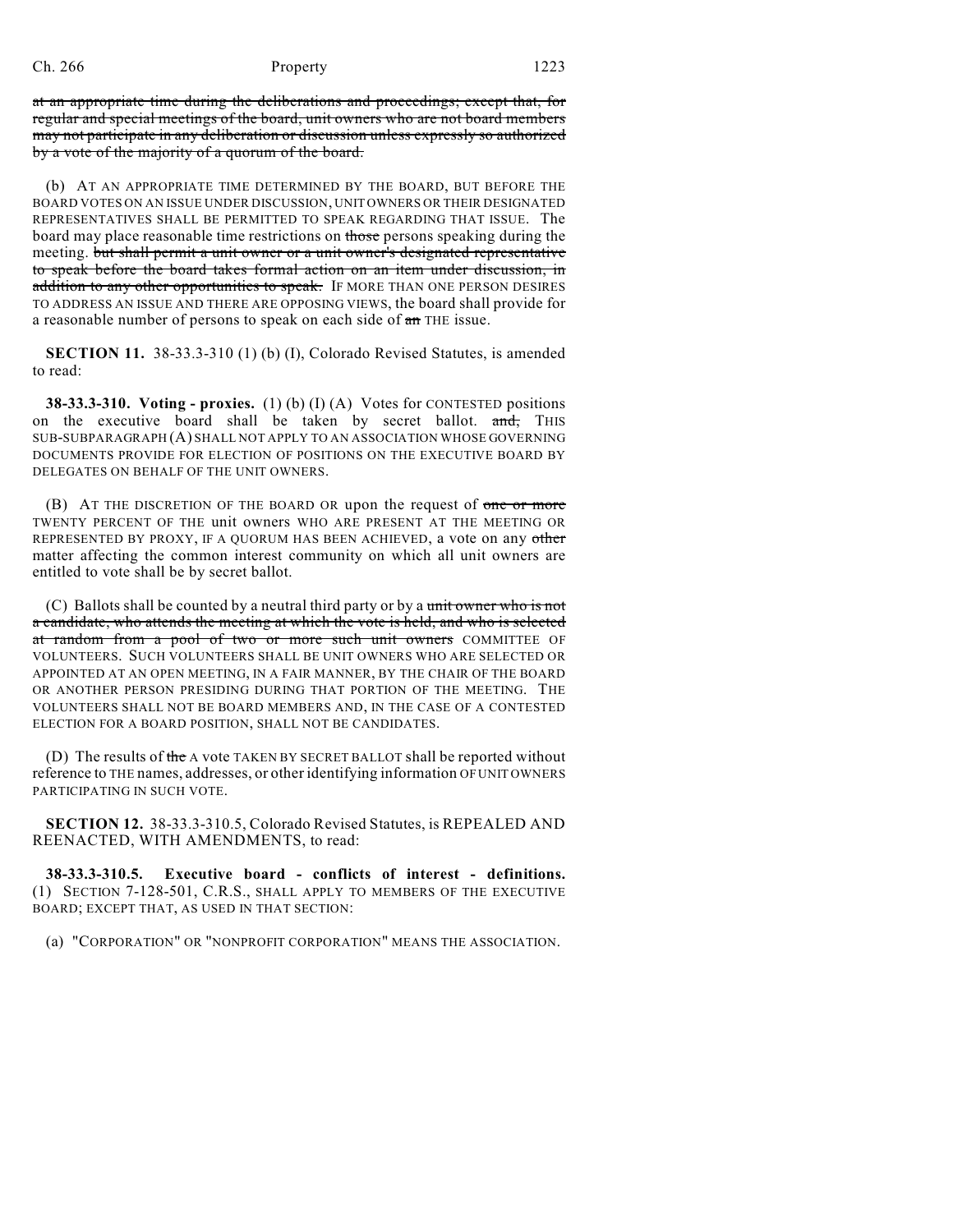(b) "DIRECTOR" MEANS A MEMBER OF THE ASSOCIATION'S EXECUTIVE BOARD.

(c) "OFFICER" MEANS ANY PERSON DESIGNATED AS AN OFFICER OF THE ASSOCIATION AND ANY PERSON TO WHOM THE BOARD DELEGATES RESPONSIBILITIES UNDER THIS ARTICLE, INCLUDING, WITHOUT LIMITATION, A MANAGING AGENT, ATTORNEY, OR ACCOUNTANT EMPLOYED BY THE BOARD.

**SECTION 13.** 38-33.3-317 (2), (3), (4), and (7), Colorado Revised Statutes, are amended to read:

**38-33.3-317. Association records.** (2) (a) EXCEPT AS OTHERWISE PROVIDED IN PARAGRAPH (b) OF THIS SUBSECTION (2), all financial and other records shall be made reasonably available for examination and copying by any unit owner and such owner's authorized agents.

(b) (I) NOTWITHSTANDING PARAGRAPH (a) OF THIS SUBSECTION (2), A MEMBERSHIP LIST OR ANY PART THEREOF MAY NOT BE OBTAINED OR USED BY ANY PERSON FOR ANY PURPOSE UNRELATED TO A UNIT OWNER'S INTEREST AS A UNIT OWNER WITHOUT CONSENT OF THE EXECUTIVE BOARD.

(II) WITHOUT LIMITING THE GENERALITY OF SUBPARAGRAPH (I) OF THIS PARAGRAPH (b), WITHOUT THE CONSENT OF THE EXECUTIVE BOARD, A MEMBERSHIP LIST OR ANY PART THEREOF MAY NOT BE:

(A) USED TO SOLICIT MONEY OR PROPERTY UNLESS SUCH MONEY OR PROPERTY WILL BE USED SOLELY TO SOLICIT THE VOTES OF THE UNIT OWNERS IN AN ELECTION TO BE HELD BY THE ASSOCIATION;

(B) USED FOR ANY COMMERCIAL PURPOSE; OR

(C) SOLD TO OR PURCHASED BY ANY PERSON.

(3) The association may charge a fee,  $not to$  WHICH MAY BE COLLECTED IN ADVANCE BUT WHICH SHALL NOT exceed the association's actual cost per page, for copies of association records.

(4) As used in this section, "reasonably available" means available during normal business hours, upon notice of five business days, OR AT THE NEXT REGULARLY SCHEDULED MEETING IF SUCH MEETING OCCURS WITHIN THIRTY DAYS AFTER THE REQUEST, to the extent that:

(a) The request is made in good faith and for a proper purpose;

(b) The request describes with reasonable particularity the records sought and the purpose of the request; and

(c) The records are relevant to the purpose of the request.

(7) This section shall not be construed to invalidate any provision of the declaration, bylaws, the corporate law under which the association is organized, or other documents that more broadly defines records of the association that are subject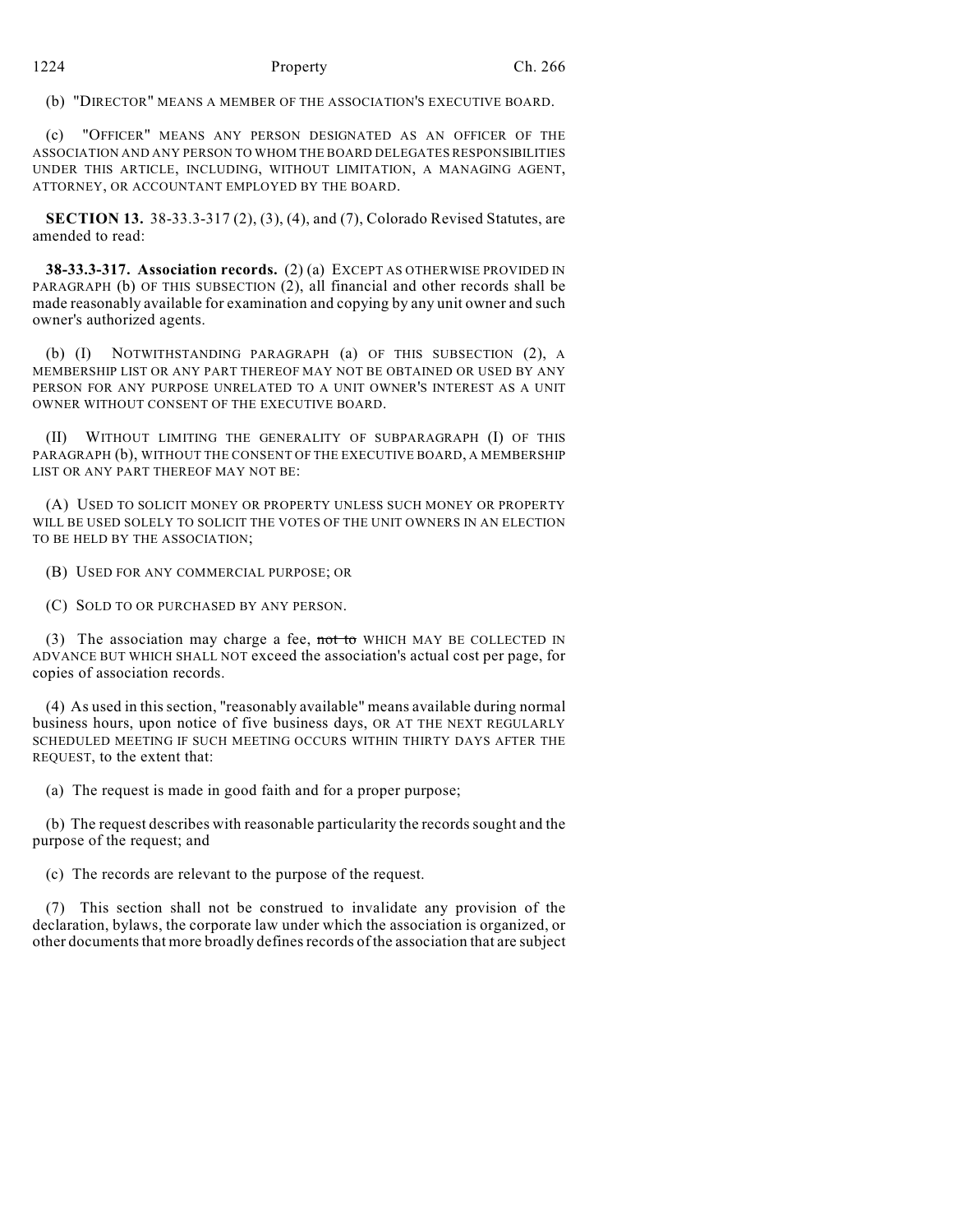to inspection and copying by unit owners, or that grants unit owners freer access to such records; EXCEPT THAT THE PRIVACY PROTECTIONS CONTAINED IN PARAGRAPH (b) OF SUBSECTION (2) OF THIS SECTION SHALL SUPERSEDE ANY SUCH PROVISION.

**SECTION 14. Repeal.** 38-33.3-223, Colorado Revised Statutes, is repealed.

**SECTION 15.** 38-35.7-102, Colorado Revised Statutes, is REPEALED AND REENACTED, WITH AMENDMENTS, to read:

**38-35.7-102. Disclosure - common interest community - obligation to pay assessments - requirement for architectural approval.** (1) ON AND AFTER JANUARY 1, 2007, EVERY CONTRACT FOR THE PURCHASE AND SALE OF RESIDENTIAL REAL PROPERTY IN A COMMON INTEREST COMMUNITY SHALL CONTAIN A DISCLOSURE STATEMENT IN BOLD-FACED TYPE THAT IS CLEARLY LEGIBLE AND IN SUBSTANTIALLY THE FOLLOWING FORM:

**THE PROPERTY IS LOCATED WITHIN A COMMON INTEREST COMMUNITY AND IS SUBJECTTOTHE DECLARATION FOR SUCH COMMUNITY. THE OWNER OF THE PROPERTY WILL BE REQUIRED TO BE A MEMBER OF THE OWNER'S ASSOCIATION FOR THE COMMUNITY AND WILL BE SUBJECT TO THE BYLAWS AND RULES AND REGULATIONS OF THE ASSOCIATION. THE DECLARATION,BYLAWS,AND RULES AND REGULATIONSWILL IMPOSE FINANCIAL OBLIGATIONS UPON THE OWNER OF THE PROPERTY,INCLUDINGANOBLIGATION TO PAY ASSESSMENTS OF THE ASSOCIATION. IF THE OWNER DOES NOT PAY THESE ASSESSMENTS, THE ASSOCIATION COULD PLACE A LIEN ON THE PROPERTY AND POSSIBLY SELL IT TO PAY THE DEBT. THE DECLARATION, BYLAWS, AND RULES AND REGULATIONS OF THE COMMUNITY MAY PROHIBIT THE OWNER FROM MAKING CHANGES TO THE PROPERTY WITHOUT AN ARCHITECTURAL REVIEW BY THE ASSOCIATION (OR A COMMITTEE OF THE ASSOCIATION) AND THE APPROVAL OF THE ASSOCIATION. PURCHASERS OF PROPERTY WITHIN THE COMMON INTEREST COMMUNITY SHOULD INVESTIGATE THE FINANCIAL OBLIGATIONS OF MEMBERS OF THE ASSOCIATION. PURCHASERS SHOULD CAREFULLY READ THE DECLARATION FOR THE COMMUNITY AND THE BYLAWS AND RULES AND REGULATIONS OF THE ASSOCIATION.**

(2) (a) THE OBLIGATION TO PROVIDE THE DISCLOSURE SET FORTH IN SUBSECTION (1) OF THIS SECTION SHALL BE UPON THE SELLER, AND, IN THE EVENT OF THE FAILURE BY THE SELLER TO PROVIDE THE WRITTEN DISCLOSURE DESCRIBED IN SUBSECTION (1) OF THIS SECTION, THE PURCHASER SHALL HAVE A CLAIM FOR RELIEF AGAINST THE SELLER FOR ACTUAL DAMAGES DIRECTLY AND PROXIMATELY CAUSED BY SUCH FAILURE PLUS COURT COSTS. IT SHALL BE AN AFFIRMATIVE DEFENSE TO ANY CLAIM FOR DAMAGES BROUGHT UNDER THIS SECTION THAT THE PURCHASER HAD ACTUAL OR CONSTRUCTIVE KNOWLEDGE OF THE FACTS AND INFORMATION REQUIRED TO BE DISCLOSED.

(b) UPON REQUEST, THE SELLER SHALL EITHER PROVIDE TO THE BUYER OR